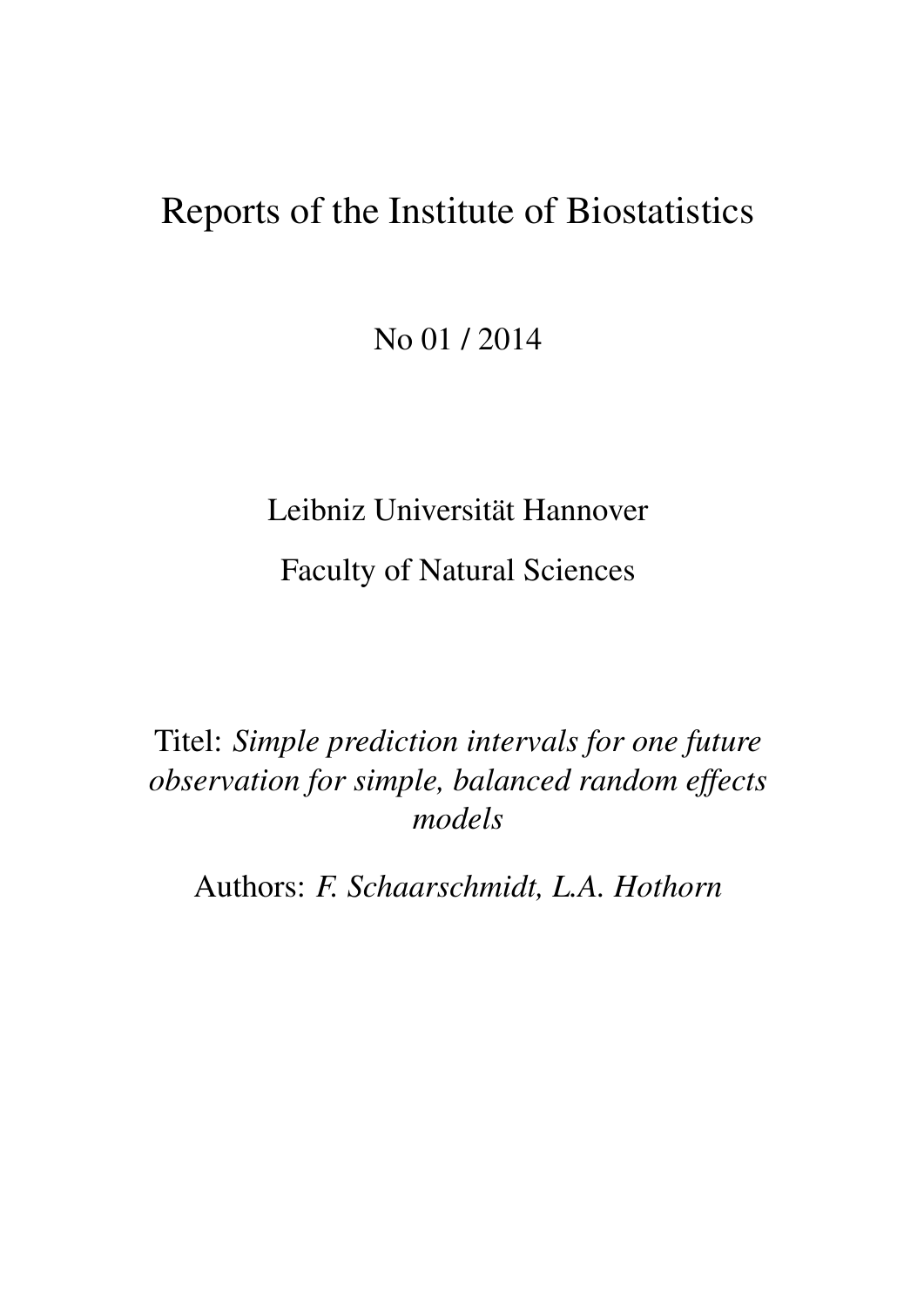## 1 Introduction

General purpose: define upper limits of measurements for a 'non-responder' population based on assays for ADA ('cutpoint') Experimental background: laboratory experiments are run that measure ADA with some assay system, where ADA-positive samples ('responders') tend to high measurements and ADA-negative samples ('non-responders') tend to low values in the laboratory experiments, there are two types structures that need to be addressed in the analysis: 1) there are biological samples (representing sera of different laboratory animals, or of different patients, etc.) and 2) structures related to the assay system, e.g. assay run on different days, by different analysts, with different plates, etc. Problem: given that the biological sample consists of 'non-responders' only (or, that a population of 'non-responders' has been identified within the sample under investigation), the estimation of a cutpoint should take experimental structures (biological samples, time, analysts, devices, plates, etc.) into account.

Following Hoffman and Berger (2011), we define the 'cutpoint' as an upper prediction limit that contains a single future observation with probability  $(1 - \alpha)$ . The computation of such intervals is described for simple experimental layouts Hahn and Meeker (1991), and some special cases Satterthwaite (1941); Hoffman and Berger (2011). The purpose of this report is to formally describe these methods for a set of special cases, which may be relevant for experimental designs in laboratory experiments concerning ADA.

A major problem of available example data sets is that the experimental designs were unclear or fundamentally ill-designed, such that variance components of interest were confounded, or, at least, standard ANOVA models were not applicable. As a result, the set of necessary experimental layouts and corresponding models of potential interest is still unclear. The experimental layout and model underlying the methods in the initial reference Hoffman and Berger (2011) and all experimental layouts and models discussed in the following are considerably more simple than what might have lead to the real data that have been available so far.

In the following, along with a formal definition of statistical models, examples of corresponding experimental designs are described.

# 2 Models and corresponding experimental layout

#### 2.1 One-way layout (h1)

$$
y_{ij} = \mu + a_i + e_{j(i)}
$$
  
\n
$$
a_i \sim N(0, \sigma_a^2), i = 1, ..., I
$$
  
\n
$$
e_{j(i)} \sim N(0, \sigma_e^2), j(i) = 1(i), ..., J(i)
$$
\n(1)

This model may be adequate for analyzing the following experimental design:

- a random sample of IJ patients is obtained and is randomly split into I subsets,  $i = 1, ..., I$ , each of size  $J$ ,
- each subset i is assigned to one of I plates; within plate i, the jth patients sample is identified by  $i(i)$ ,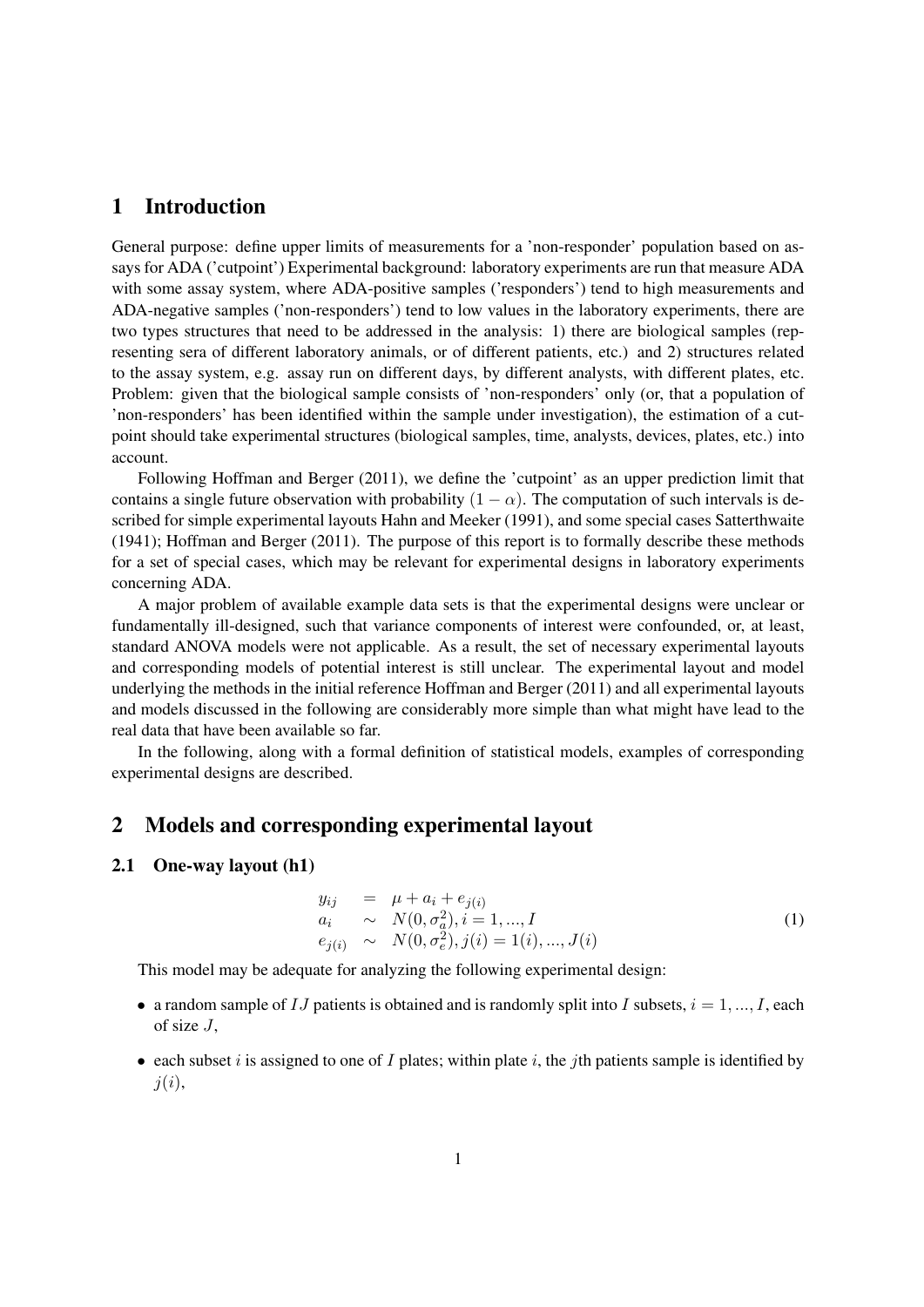i.e., patient  $j$  is NOT repeatedly analyzed at more than one plate, but each patient is analyzed only once at only one plate. Thus  $\sigma_a^2$  is the between plate variance, while  $\sigma_e^2$  contains the between patient variance as well as other variances within plate (e.g., spatial effects on the plate). This model with the application drafted above will not be able to cover the multitude of potential environmental effects. Thus, it has low practical relevance. However, it might still be used if  $I$  is chosen large, and the  $I$ levels are not just a number of plates, but a representative random sample of 'experimental runs' taken to cover all relevant environmental conditions (e.g. a random sample covering different labs, analysts, machines/devices/plates, days/times, climatic conditions etc.), given that the normality assumption is reasonable for such a combination of several effects. Moreover, this models is included because it has been used in basic references concerning the topic of prediction intervals.

#### 2.2 Two-way hierarchical layout (h2)

$$
y_{ijk} = \mu + a_i + b_{j(i)} + e_{k(ij)} \n a_i \sim N(0, \sigma_a^2), i = 1, ..., I \n b_{j(i)} \sim N(0, \sigma_b^2), j(i) = 1(i), ..., J(i) \n e_{k(ij)} \sim N(0, \sigma_e^2), k(ij) = 1(ij), ..., K(ij)
$$
\n(2)

This model may be adequate for analyzing the following experimental design:

- a random sample of IJ patients is obtained and is randomly split into I subsets,  $i = 1, ..., I$ , each of size  $J$ ,
- each subset  $i$  is assigned to one of  $I$  plates; within plate  $i$  the  $j$ th patients sample is identified by  $j(i),$
- each patient  $j(i)$  is repeatedly analyzed K times,  $k = 1, ..., K$ , but only at the assigned plate i, not across different plates.

Details for estimation of  $\mu$ , and variance components in an ANOVA setting can be found in (Sahai and Ageel, 2000, p.352, Tab. 6.2; p.358).

#### 2.3 Balanced two-way completely cross-classified, no replication per cell (c1)

$$
y_{ij} = \mu + a_i + b_j + e_{ij} \n a_i \sim N(0, \sigma_a^2), i = 1, ..., I \n b_j \sim N(0, \sigma_b^2), j = 1, ..., J \n e_{ij} \sim N(0, \sigma_e^2)
$$
\n(3)

This is the model considered in Hoffman and Berger (2011), details for ANOVA, mean squares and variance of the general mean can be found in (Sahai and Ageel, 2000, p.134, Tab. 3.2; p.140-141). It may by adequate for analyzing the following experimental design:

- $\bullet$  a random sample of  $I$  patients is obtained
- analysis is performed by (a random sample of)  $J$  operators
- each patient  $i = 1, ..., I$ , is analyzed by each operator  $j = 1, ..., J$  exactly once, i.e. one observation  $y_{ij}$  is available for each patient from each operator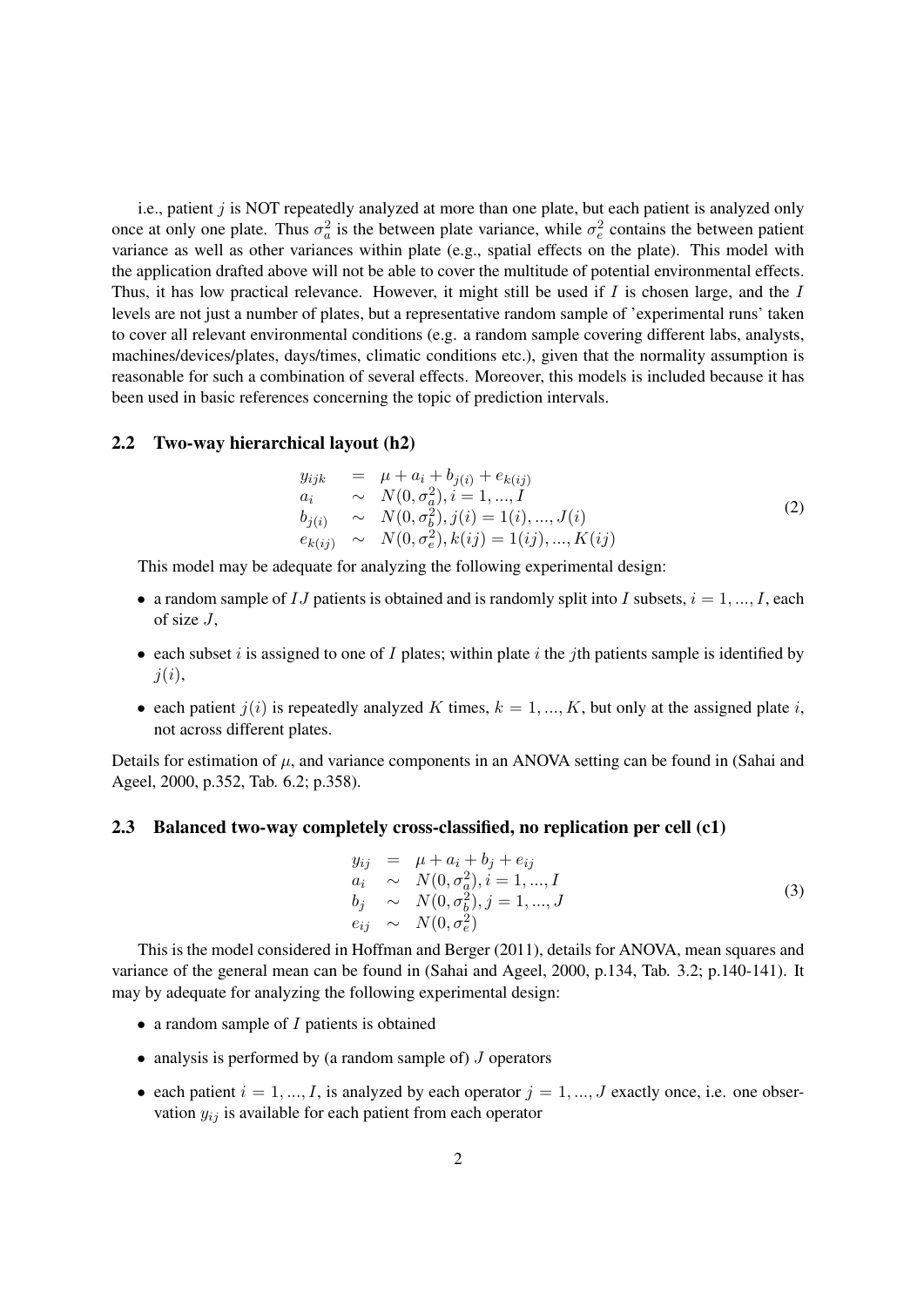Of course, patients  $i = 1, ..., I$  might be other random samples from the populations of interest, and what is called operator  $j = 1, ..., J$  might be plates, days, analytical devices or whatever. Samples  $i = 1, ..., I$  should be analyzed in a new random sequence over time (allocated in a new spatial randomization on plates) within each operator/plate/day  $j = 1, ..., J$ , such that errors associated with time course or spatial effects on plates are analyzed in  $\sigma_e^2$ ; otherwise, the between patient variance  $\sigma_a^2$ may be confounded with any error structure associated with time within day, learning effects within operators, or spatial effects on the plates.

#### 2.4 Two-way completely cross-classified, with replication per combination (c2)

$$
y_{ijk} = \mu + a_i + b_j + (ab)_{(ij)} + e_{ijk} \na_i \sim N(0, \sigma_a^2), i = 1, ..., I \nb_j \sim N(0, \sigma_b^2), j = 1, ..., J \n(ab)_{ij} \sim N(0, \sigma_{ab}^2) \ne_{ijk} \sim N(0, \sigma_e^2)
$$
\n(4)

This model may be adequate for analyzing the following experimental design:

- a random sample of  $I$  patients is obtained
- analysis is performed by  $J$  operators
- each patient  $i = 1, ..., I$  is analyzed by each operator  $j = 1, ..., J$  exactly K times

where the sequence of the individual observations  $ijk$  is randomized over time or with respect to the spatial allocation on plates/devices. Again, if the sequence of patients is not randomized within operator  $j$  (but all operators analyze the patients in the same sequence), the estimated between patient variability  $\sigma_a^2$  will be confounded by consistent temporal effects (due to effects associated with time, learning) within operators. Similarly,  $b_j$  are  $J$  plates, not  $J$  operators: if the spatial allocation of patients on the plates is the same on all plates, the between patient variance estimate  $\sigma_a^2$  will be confounded by consistent spatial effects on the plates. If the  $K$  replications per patient  $i$  are not randomized over the possible positions on plates  $j$ , but are all allocated next to each other on a given plate, spatial effects on the plate will confound the estimated variance component  $\sigma_{ab}^2$ . For details of estimating mean and variance components in this design, see (Sahai and Ageel, 2000, p.194, Tab. 4.2; p.208, Eq.(4.8.5)).

#### 2.5 Three-way layout with two factors crossed, and one nested (ch3, Shankar)

- samples of K patients are split and each patient is analyzed by each of I analysts (such that patient and analyst are cross-classified, i.e., it is reasonable to assume that systematic differences between the analyst effect all patients additively)
- $\bullet$  each analyst analyses each patient at  $J$  different plates, such that patient is also crossed with plate, but plate is nested within analyst (i.e. it is reasonable to assume that systematic differences between plate carries to all patients, whereas it is not reasonable to assume that plate  $j = 1$  in analyst  $i = 1$  shares a common effect with plate  $j = 1$  in analyst  $i = 2$ ),
- finally, for each patient and each plate (within analyst), L technical replications are obtained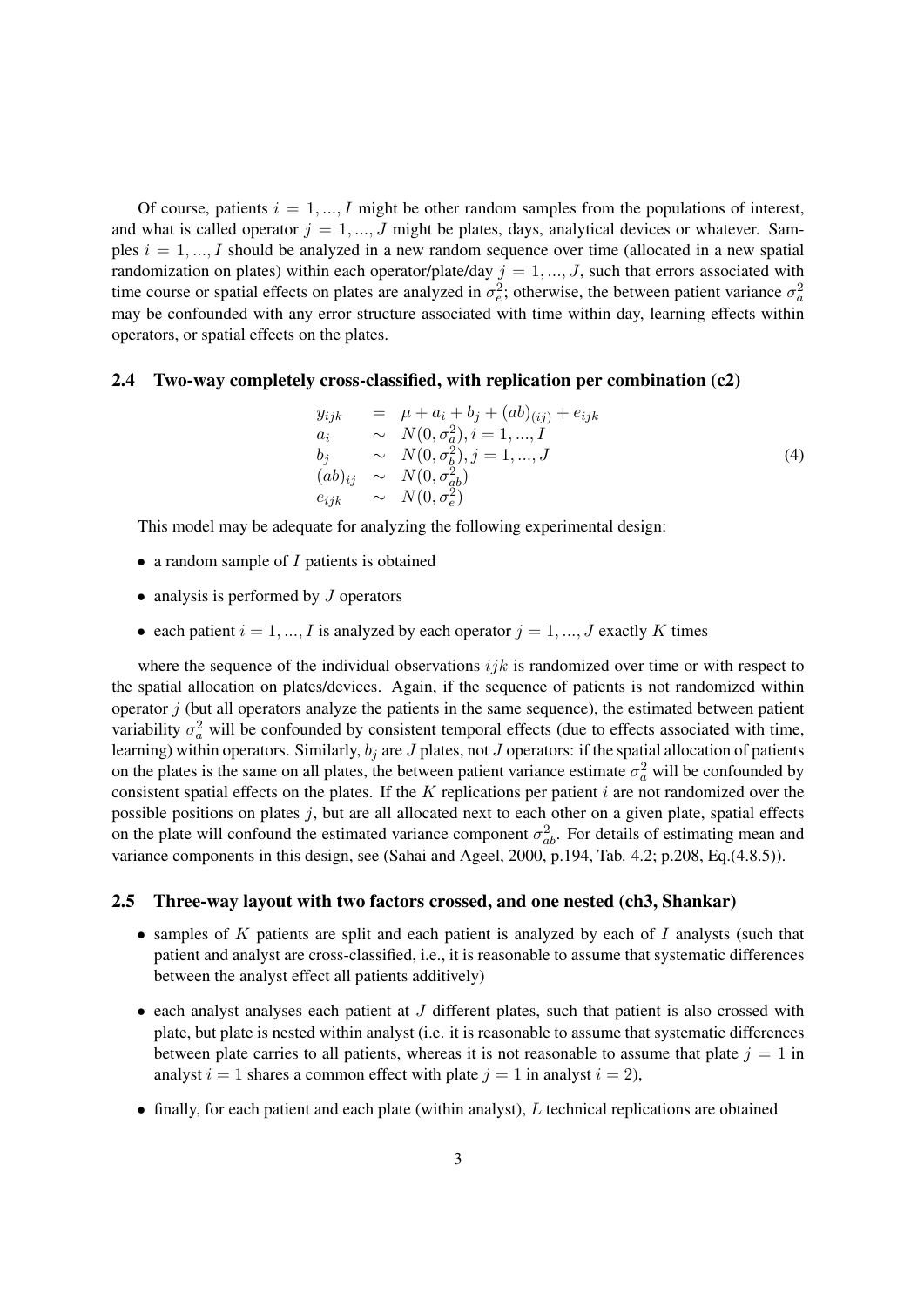$$
y_{ijkl} = \mu + a_i + b_{j(i)} + c_k + ac_{ik} + bc_{jk(i)} + e_{l(ijk)}
$$
  
\n
$$
a_i \sim N(0, \sigma_a^2), i = 1, ..., I
$$
  
\n
$$
b_{j(i)} \sim N(0, \sigma_{b(a)}^2), j = 1(i), ..., J(i)
$$
  
\n
$$
d_k \sim N(0, \sigma_d^2), k = 1, ..., K
$$
  
\n
$$
ad_{ik} \sim N(0, \sigma_{ad}^2)
$$
  
\n
$$
bd_{jk(i)} \sim N(0, \sigma_{bd(a)}^2)
$$
  
\n
$$
e_{l(ijk)} \sim N(0, \sigma_e^2), l(ijk) = 1(ijk), ..., L(ijk)
$$
\n(5)

I.e.,  $\sigma_a^2$  is the overall between-analyst variance,  $\sigma_{b(a)}^2$  is the between-plate variance (i.e., mean deviation of plates w.r.t. each analysts overall mean),  $\sigma_d^2$  is the overall between-patient variance.  $\sigma_{ad}^2$ is the variance due to lack of additivity between overall analyst and overall patients effects (i.e, due to 'inconsistency' of patients effects between analysts),  $\sigma_{bd(a)}^2$  is the variance due to inconsistency of patients effects between plates within a given analyst. The residual error (the deviation of technical replicates from a given mean of patient k in plate j of analyst i) is estimated by  $\sigma_e^2$ . For the details for sum of squares, expected mean squares (allowing to derive estimates for the variance components and variance of the grand mean etsimator) see (Sahai and Ageel, 2000, p.431-435, Tab. 8.1, p.436).

#### 3 Prediction intervals for a single future observation

Based on mean squares of a classical analysis of variance, (e.g. Satterthwaite, 1941; Hoffman and Berger, 2011) describe prediction intervals. Hoffman and Berger (2011) do not give a reference or an analysis/discussion of the small sample performance of this method. Hoffman and Berger (2011) do not state what exactly this interval is supposed to cover (a single  $(M=1)$  future observation, mean of a M future observations, all of M future observations (compare Hahn and Meeker, 1991, p.61-63)).

This section recalls simple methods to construct prediction intervals that are supposed to cover a single future observation,  $y^*$ , with probability  $(1 - \alpha)$ . They have the general form

$$
\hat{\mu} \pm t_{1-\alpha/2, df_S} \sqrt{\hat{V}(y^*) + \hat{V}(\hat{\mu})}
$$
\n(6)

where

- $\hat{\mu}$  is the estimate for the general mean  $\mu$ ,
- $t_{1-\alpha,dfs}$  is the  $(1-\alpha)$  quantile of a t-distribution with Satterthwaite degree of freedom,  $df_s$ , that is to be specified below,
- $\hat{V}(y^*)$  is estimated variance of a new observation  $y^*$  (from the same population) with respect to  $\mu$ , usually the sum of variance components in the model of interest, and
- $\hat{V}(\hat{\mu})$  is the estimated variance of the estimated general mean,  $\hat{\mu}$ , with respect to the true mean  $\mu$ ; it is usually the sum of variance components, weighted by the corresponding sample size components of the validation experiment.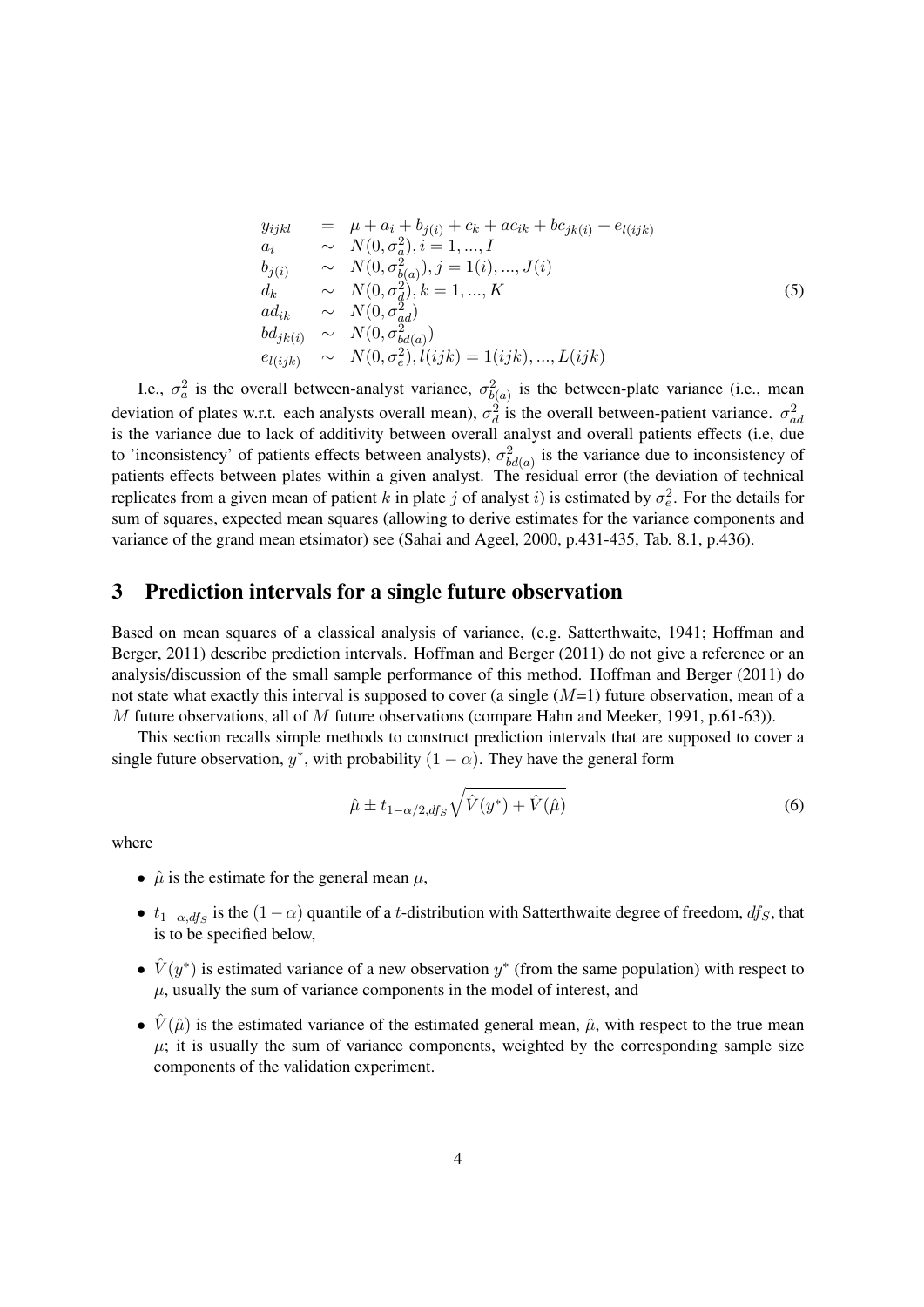For example, based on model c1 (Eq.3) considered by Hoffman and Berger (2011), the variance term of the prediction intervals is

$$
\hat{V}(y^*) + \hat{V}(\hat{\mu}) = \left[\hat{\sigma}_a^2 + \hat{\sigma}_b^2 + \hat{\sigma}_e^2\right] + \left[\hat{\sigma}_a^2/I + \hat{\sigma}_b^2/J + \hat{\sigma}_e^2/(IJ)\right]
$$
  

$$
\hat{V}(y^*) + \hat{V}(\hat{\mu}) = \hat{\sigma}_a^2(1 + 1/I) + \hat{\sigma}_b^2(1 + 1/J) + \hat{\sigma}_e^2(1 + 1/(IJ)).
$$

Obviously,

- as the sample size components  $I$  and  $J$  increase, the contribution due to the variance of the general mean,  $\hat{V}(\hat{\mu})$ , decreases. Then, a  $(1-\alpha)$  upper prediction limit will become close the  $(1-\alpha)$ quantile of the estimated normal density,  $N(\hat{\mu}, \hat{\sigma}^2 = (\hat{\sigma}_a^2 + \hat{\sigma}_b^2 + \hat{\sigma}_e^2)$ ; particularly, if the dominating variance components are associated with large corresponding sample size components.
- the variance term is weighted sum of variance components, where the single variance components are associated with different degrees of freedom, suggesting the Satterthwaite approximation of the overall df. The weights of the individual components approach 1 if the sample size components,  $I, J$  increase.

#### 3.1 Classical analysis of variance

Unfortunately, in an ANOVA setting, only  $\hat{\sigma}_e^2$  is directly estimated via the mean square error,  $MS_E$ . The estimators of the remaining variance components are already weighted linear combinations of the mean squares from the analysis of variances. Satterthwaite (1941); Hoffman and Berger (2011) derive the approximated degree of freedom directly from the mean squares, not from the estimators of the variance components. Following this approach for the models above leads to the following estimators:

where  $c = 1, ..., C$  is the index of variance components in a given model. Note that  $MS^*$  denotes mean squares without the constant sample size weights they normally contain in ANOVA tables, i.e., those  $\overline{MS}$  marked with  $*$  are not directly written in the usual ANOVA tables.

Using these mean squares and the corresponding weights, the variance term of the prediction interval is

$$
(\hat{V}(y^*) + \hat{V}(\hat{\mu})) = \sum_{c=1}^{C} w_c MS_c
$$
\n(7)

and the corresponding Satterthwaite approximation of the degree of freedom is

$$
df_S = \frac{\left(\sum_{c=1}^{C} w_c MS_c\right)^2}{\sum_{c=1}^{C} \frac{(w_c MS_c)^2}{df_c}},
$$
\n(8)

Equation (6) with Model h1 (Eq. 1) and the corresponding mean squares and weights is already given in (Satterthwaite, 1941, p.314-315). It is a generalization of the prediction interval supposed to contain a single future observation with probability  $(1 - \alpha)$  as provided by (Hahn and Meeker, 1991, p.61, Eq.(4.2)) given a single, unstructured random sample.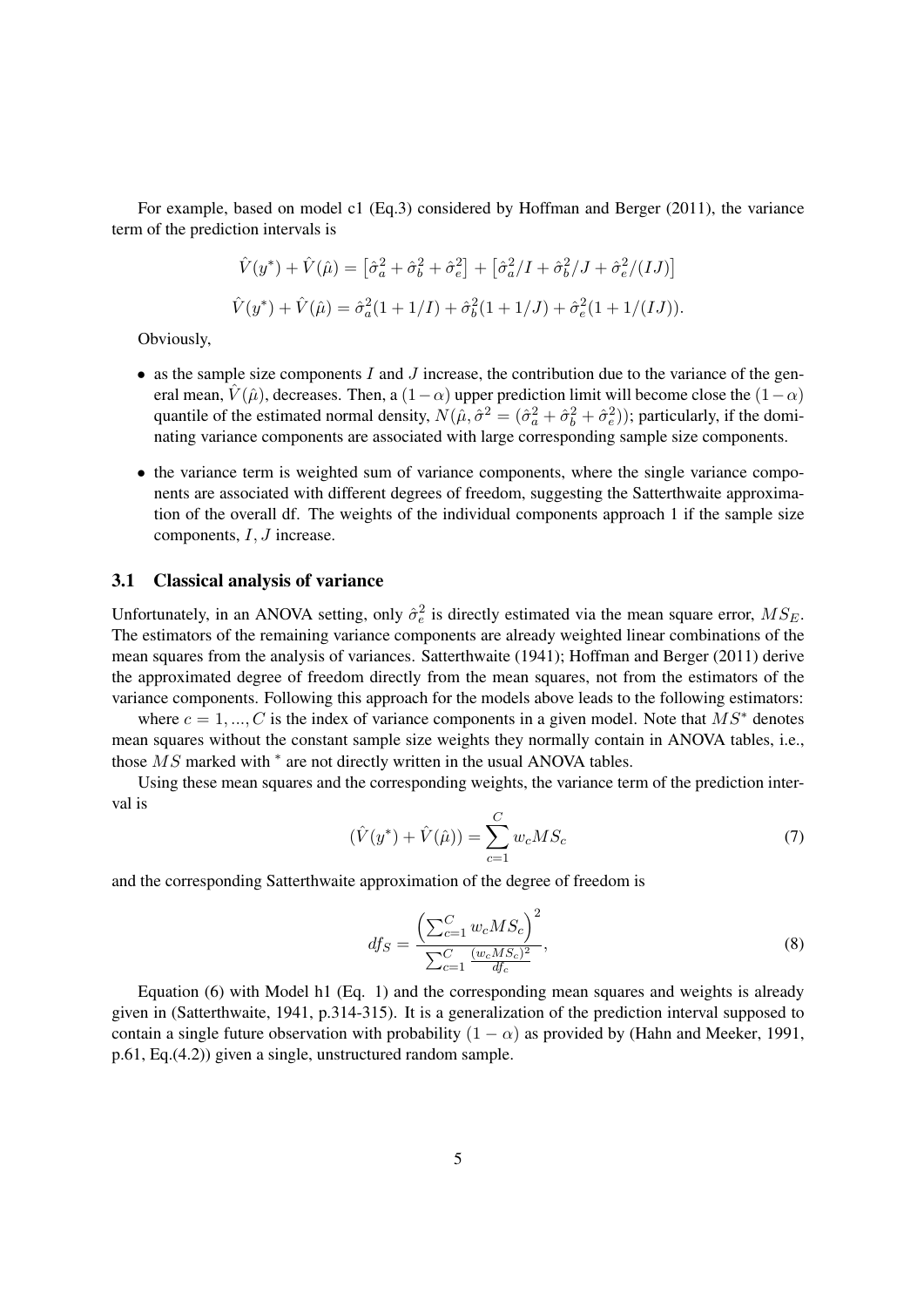#### 3.2 Using estimates from a mixed model fit

Assume that the models above are fitted in a mixed model and estimates for the general mean,  $\hat{\mu}$ , and the variance components  $\hat{\sigma}_c^2$  are available. One may obtain the same variance term for the prediction interval by a weighted linear combination of the variance components estimates,

$$
\hat{V}(y^*) + \hat{V}(\hat{\mu}) = \sum_{c=1}^{C} w_c \hat{\sigma}_c^2,
$$
\n(9)

using the weights in Table 1. Using a similar equation to obtain degrees of freedom,

$$
df_S = \frac{\left(\sum_{c=1}^{C} w_c \hat{\sigma}_c^2\right)^2}{\sum_{c=1}^{C} \frac{(w_c \hat{\sigma}_c^2)^2}{df_c}},\tag{10}
$$

results in slightly different weighting of the components, and hence in a slightly different degree of freedom,  $df_S$ . Thus, using this approach leads to different approximate degree of freedom as compared to Satterthwaite (1941) for model h1 and Hoffman and Berger (2011) for model c1.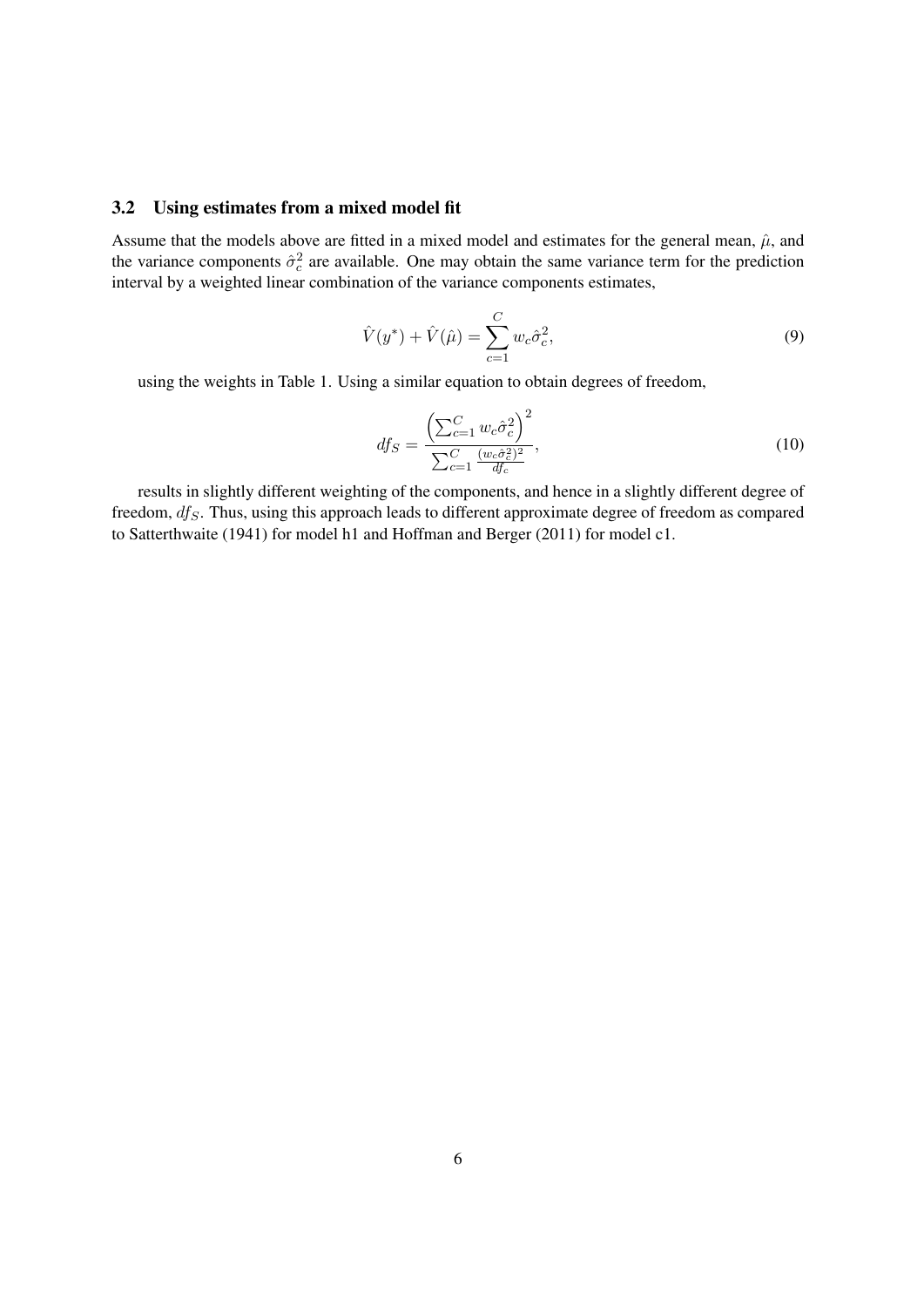| Model   | $MS_c$                                                                                                                      | $df_c$       | $\boldsymbol{w}_c$                 |
|---------|-----------------------------------------------------------------------------------------------------------------------------|--------------|------------------------------------|
| h1      | $M S_E = \frac{\sum_i \sum_j (y_{ij} - \bar{y}_{i.})^2}{I I - I}$                                                           | $\cal{I}J-I$ | $(1 - 1/J)$                        |
|         | $MS_A^* = \frac{\sum_i (\bar{y}_{i.} - \bar{y}_{})^2}{I-1}$                                                                 | ${\cal I}-1$ | $(1+1/I)$                          |
| h2      | $MS_E = \frac{\sum_i \sum_j \sum_k (y_{ijk} - \bar{y}_{ij.})^2}{IJK+II}$                                                    | $IJK-JJ$     | $(1 - 1/K)$                        |
|         | $MS_{B(A)}^* = \frac{\sum_i \sum_j (\bar{y}_{ij.} - \bar{y}_{i})^2}{L - L}$                                                 | $IJ-I$       | $(1 - 1/J)$                        |
|         | $MS_A^* = \frac{\sum_i (\bar{y}_{i} - \bar{y}_{})^2}{I-1}$                                                                  | $\cal I-1$   | $(1+1/I)$                          |
| c1      | $M S_E = \frac{\sum_i \sum_j (y_{ij} - (\bar{y}_i + \bar{y}_{.j} - \bar{y}_{}))^2}{(I-1)(J-1)}$                             |              | $(I-1)(J-1)$ $(1-1/I-1/J-1/(IJ))$  |
|         | $MS_B^* = \frac{\sum_j (\bar{y}_j - \bar{y}_n)^2}{I-1}$                                                                     | $J-1$        | $(1+1/J)$                          |
|         | $MS_A^* = \frac{\sum_i (\bar{y}_{i.} - \bar{y}_{})^2}{I-1}$                                                                 | ${\cal I}-1$ | $(1+1/I)$                          |
| c2      | $M S_E = \frac{\sum_i \sum_j \sum_k (y_{ijk} - \bar{y}_{ij.})^2}{L L (K-1)}$                                                | $IJ(K-1)$    | $(1-1/K)$                          |
|         | $MS_{AB}^* = \frac{\sum_i \sum_j (\bar{y}_{ij.} - (\bar{y}_{i.} + \bar{y}_{.j.} - \bar{y}_{}))^2}{(I-1)(I-1)}$              |              | $(I-1)(J-1)$ $(1-1/I-1/J-1/(IJ))$  |
|         | $MS_{B}^{*} = \frac{\sum_{j} (\bar{y}_{\cdot j} - \bar{y}_{\cdot \cdot \cdot})^2}{I-1}$                                     | $J-1$        | $(1+1/J)$                          |
|         | $MS_A^* = \frac{\sum_i (\bar{y}_{i} - \bar{y}_{})^2}{I-1}$                                                                  | $I-1$        | $(1+1/I)$                          |
| c2h1    | $M S_E = \frac{\sum_i \sum_j \sum_k \sum_l (y_{ijkl} - \bar{y}_{ijk.})^2}{I K (I-1)}$                                       | $IJK(L-1)$   | $(1 - 1/L)$                        |
| Shankar | $MS^*_{BD(A)} = \frac{\sum_i \sum_j \sum_k (\bar{y}_{ijk} - (\bar{y}_{ij} + \bar{y}_{i.k.} - \bar{y}_{i}))^2}{I(J-1)(K-1)}$ |              | $I(J-1)(K-1)$ $(1-1/J-1/K+1/(JK))$ |
|         | $MS_{AD}^{*} = \frac{\sum_{i} \sum_{k} (\bar{y}_{i.k.} - (\bar{y}_{i} + \bar{y}_{ik} - \bar{y}_{i}))^{2}}{(I-1)(K-1)}$      |              | $(I-1)(K-1)$ $(1-1/I-1/K-1/(IK))$  |
|         | $MS_{B(A)}^* = \frac{\sum_i \sum_j (\bar{y}_{ij} - \bar{y}_{i})^2}{L(L-1)}$                                                 | $I(J-1)$     | $(1-1/(IJ))$                       |
|         | $MS_D^* = \frac{\sum_k (\bar{y}_{k.} - \bar{y}_{})^2}{K-1}$                                                                 | $K-1$        | $(1+1/K)$                          |
|         | $MS_A^* = \frac{\sum_i (\bar{y}_{i} - \bar{y}_{})^2}{I-1}$                                                                  | $I-1$        | $(1+1/I)$                          |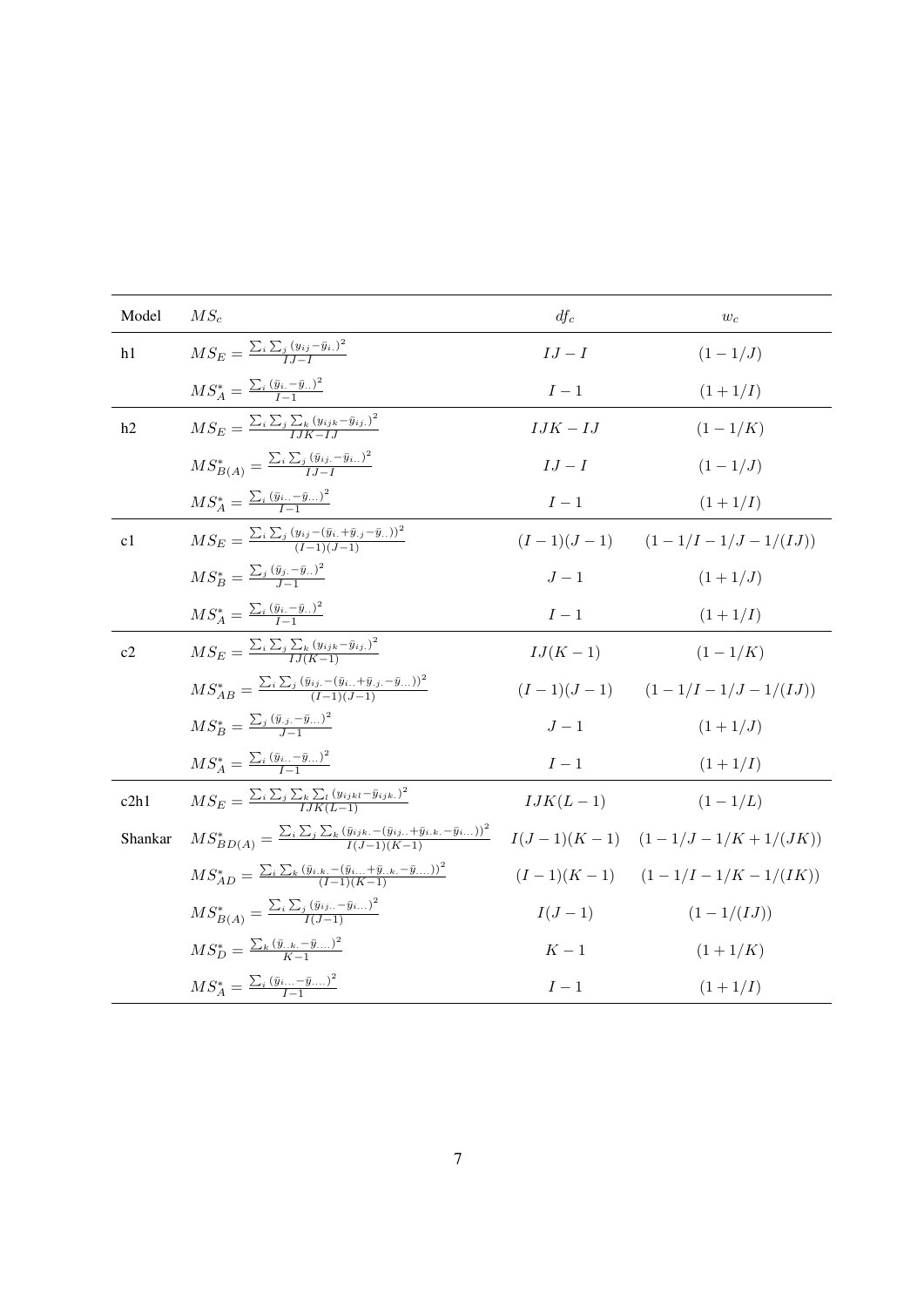| Model                  | $\begin{array}{c} \sigma_c^2 \\ \sigma_a^2 \\ \sigma_a^2 \\ \sigma_b^2 \\ \sigma_a^2 \\ \sigma_b^2 \\ \sigma_a^2 \\ \sigma_a^2 \\ \sigma_a^2 \\ \sigma_a^2 \\ \sigma_a^2 \\ \sigma_a^2 \\ \sigma_a^2 \\ \sigma_a^2 \\ \sigma_a^2 \\ \sigma_a^2 \\ \sigma_a^2 \\ \sigma_a^2 \\ \sigma_a^2 \\ \sigma_a^2 \\ \sigma_a^2 \\ \sigma_a^2 \\ \sigma_a^2 \\ \sigma_a^2 \\ \sigma_a^2 \\ \sigma_a^2 \\ \sigma_a^2 \\ \sigma_a^2 \\ \sigma_a^2 \\ \sigma_a^2 \\ \sigma_a^2 \\ \sigma_a^2 \\ \sigma_a^2 \\ \sigma_a^2 \\ \sigma_a^2 \\ \sigma_a$ | $df_c$           | $\boldsymbol{w_c}$ |
|------------------------|---------------------------------------------------------------------------------------------------------------------------------------------------------------------------------------------------------------------------------------------------------------------------------------------------------------------------------------------------------------------------------------------------------------------------------------------------------------------------------------------------------------------------------------|------------------|--------------------|
| Model h1,              |                                                                                                                                                                                                                                                                                                                                                                                                                                                                                                                                       | $I-1$            | $1 + 1/I$          |
| Eq.(1)                 |                                                                                                                                                                                                                                                                                                                                                                                                                                                                                                                                       | $IJ-I$           | $1 + 1/IJ$         |
| Model h <sub>2</sub> , |                                                                                                                                                                                                                                                                                                                                                                                                                                                                                                                                       | $\overline{I}-1$ | $1 + 1/I$          |
| Eq.(2)                 |                                                                                                                                                                                                                                                                                                                                                                                                                                                                                                                                       | $IJ-I$           | $1+1/IJ$           |
|                        |                                                                                                                                                                                                                                                                                                                                                                                                                                                                                                                                       | $IJK-JJ$         | $1+1/ IJK$         |
| Model c1,              |                                                                                                                                                                                                                                                                                                                                                                                                                                                                                                                                       | $I-1$            | $1 + 1/I$          |
| Eq.(3)                 |                                                                                                                                                                                                                                                                                                                                                                                                                                                                                                                                       | $J-1$            | $1 + 1/J$          |
|                        |                                                                                                                                                                                                                                                                                                                                                                                                                                                                                                                                       | $(I-1)(J-1)$     | $1+1/IJ$           |
| Model c <sub>2</sub> , |                                                                                                                                                                                                                                                                                                                                                                                                                                                                                                                                       | $I-1$            | $1+1/I$            |
| Eq.(4)                 |                                                                                                                                                                                                                                                                                                                                                                                                                                                                                                                                       | $J-1$            | $1+1/J$            |
|                        |                                                                                                                                                                                                                                                                                                                                                                                                                                                                                                                                       | $(I-1)(J-1)$     | $1+1/IJ$           |
|                        |                                                                                                                                                                                                                                                                                                                                                                                                                                                                                                                                       | $IJK-JJ$         | $1+1/ IJK$         |
| Model c2h1,            |                                                                                                                                                                                                                                                                                                                                                                                                                                                                                                                                       | $I-1$            | $1 + 1/I$          |
| Eq.(4)                 | $\sigma^2_{b(a)}$                                                                                                                                                                                                                                                                                                                                                                                                                                                                                                                     | $I(J-1)$         | $1 + 1/(IJ)$       |
|                        |                                                                                                                                                                                                                                                                                                                                                                                                                                                                                                                                       | $K-1$            | $1 + 1/K$          |
|                        | $\sigma_d^2 \over \sigma_{ad}^2 \over 2$                                                                                                                                                                                                                                                                                                                                                                                                                                                                                              | $(I-1)(K-1)$     | $1 + 1/(IK)$       |
|                        |                                                                                                                                                                                                                                                                                                                                                                                                                                                                                                                                       | $I(J-1)(K-1)$    | $1 + 1/(IJK)$      |
|                        | $\sigma_{bd(a)}^2 \ \sigma_{e}^2$                                                                                                                                                                                                                                                                                                                                                                                                                                                                                                     | $IJK(L-1)$       | $1+1/(IJKL)$       |

Table 1: Variance components, degrees of freedom, and weights for the linear combination of variance components in Eq. 9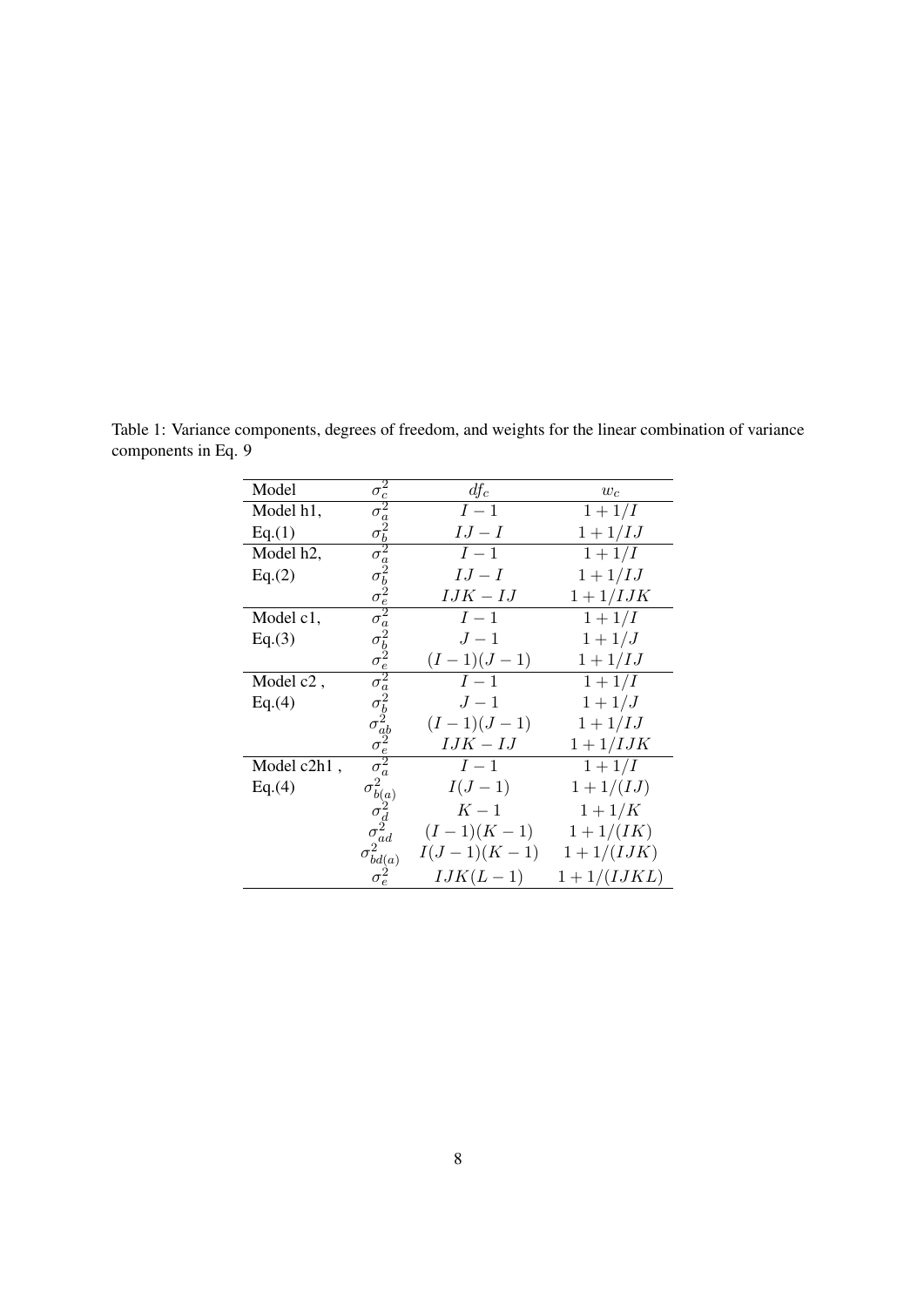# 4 Validation of software

To roughly check the correctness of underlying R code and to compare the different types of degrees of freedom (based on estimates of variance components from mixed model fits (lmer) , and the published way based on ANOVA mean squares) a very limited simulation study has been run:

- For each model (h1, h2, c1, c2, Shankar), the number of replications (a, b, d, n) and the corresponding variance components  $(\sigma_a^2, ..., \sigma_e^2)$  have been fixed at different values
- given a single model and parameter setting:
	- draw realizations of all the random components of a given model with the given number of replications, leading to a vector of observations  $y_{\ldots}$
	- compute an upper 0.95 prediction limit as described above:  $y^u = \hat{\mu}+t_{0.95,dfs}\sqrt{\hat{V}(y^*)+\hat{V}(\hat{\mu})}$
	- draw a new, single realization of all random components of a given model, leading to a single new obseravtion  $y^*$
	- check whether the new observation is in the prediction interval,  $y^* \leq y^u$
- repeat this 1000 times, leading to an estimate for the probability that a single future observation is contained in the prediction interval

#### 4.1 Results

For the few considered settings, the observed proportion of cases, where a future single observation is below the upper 0.95 prediction limit, varies around the pre-specified value 0.95, and rarely falls outside the rejection region of a two-tailed binomial test with  $n = 1000$  for  $H_0$ : proportion = 0.95.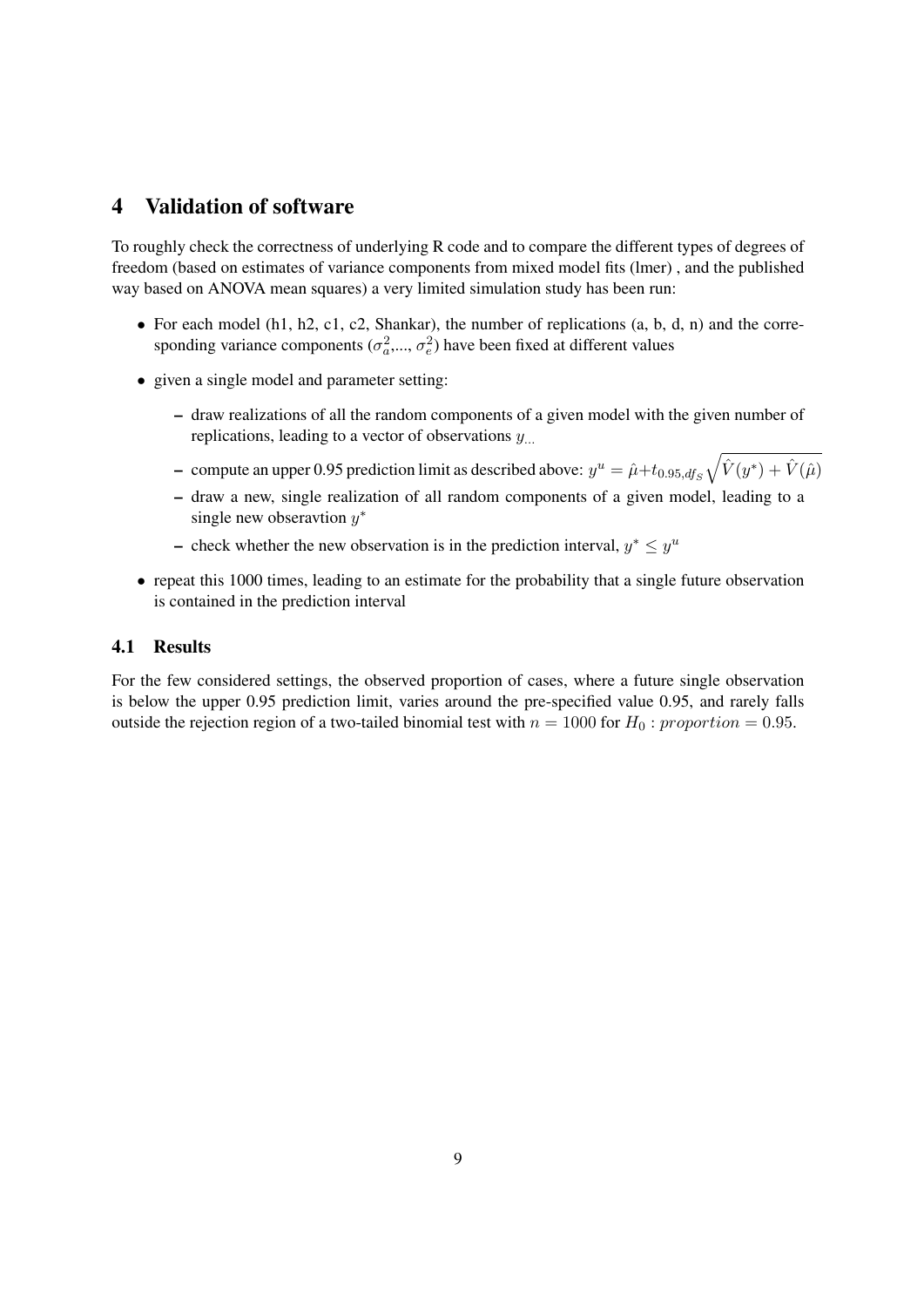



Figure 1: Observed proportion of cases where a single future observation is covered by a upper 0.95 prediction limit, for normal distributed data from models h1, h2, c1, c2. Proportions estimated from 1000 simulation runs for each model and parameters setting, dotted lines circumscribe the range of observed proportions for which  $H_0$ : proportion  $\neq 0.95$  can not be rejected in a two-tailed test at level  $\alpha$ 0.05, i.e. if a method would be exact, 95% of the simulation results fall between the two dotted lines.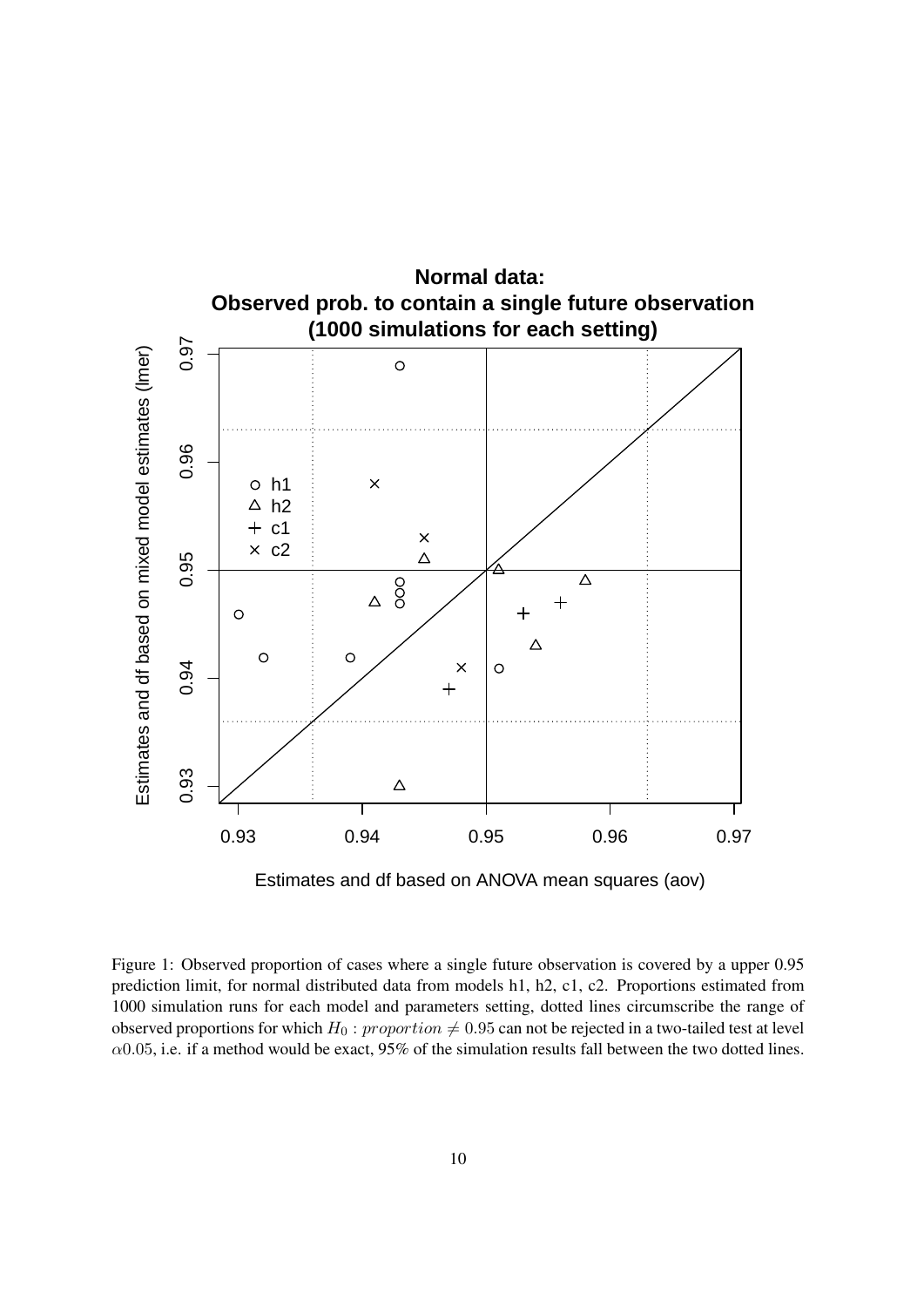

Figure 2: Observed proportion of cases where a single future observation is covered by a upper 0.95 prediction limit, for log normal distributed data from models h1, h2, c1, c2. Proportions estimated from 1000 simulation runs for each model and parameters setting, dotted lines circumscribe the range of observed proportions for which  $H_0$ : proportion  $\neq 0.95$  can not be rejected in a two-tailed test at level  $\alpha$ 0.05, i.e. if a method would be exact, 95% of the simulation results fall between the two dotted lines.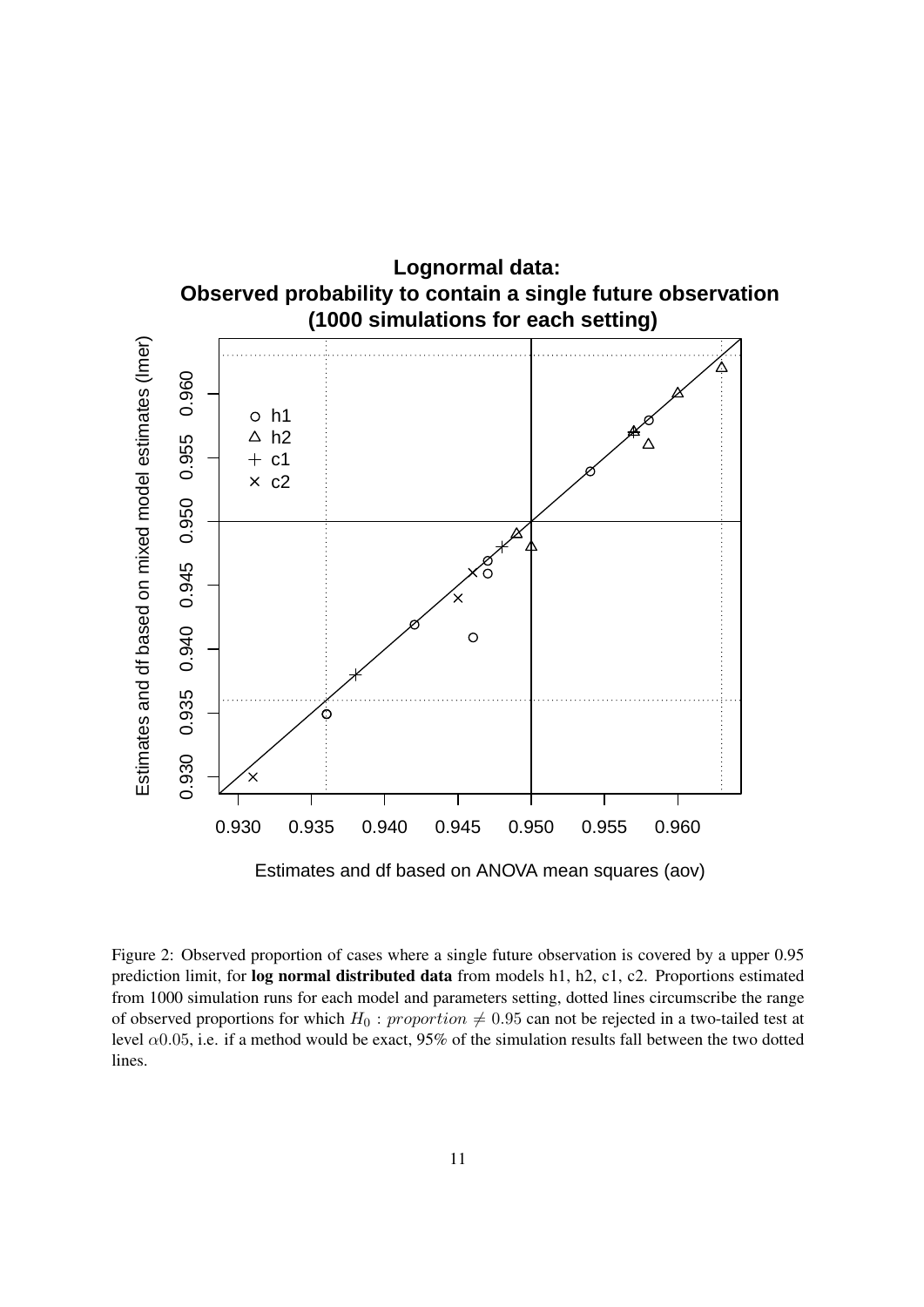

Estimates and df based on ANOVA mean squares (aov)

Figure 3: Observed proportion of cases where a single future observation is covered by a upper 0.95 prediction limit, for normal distributed data from model ch3, i.e., the 'Shankar' design. Proportions estimated from 1000 simulation runs for each parameters setting, dotted lines circumscribe the range of observed proportions for which  $H_0$ : proportion  $\neq 0.95$  can not be rejected in a two-tailed test at level  $\alpha$ 0.05, i.e. if a method would be exact, 95% of the simulation results fall between the two dotted lines. Strings pd, ps, ad, as, un correspond to different variance components settings: pd: patient dominating; ad: analyst + plate dominating; as: analyst+plate nearly absent, ps: patient nearly absent; un: nearly absent, unreliable technical device and analyst + noise, i.e., interaction variance components large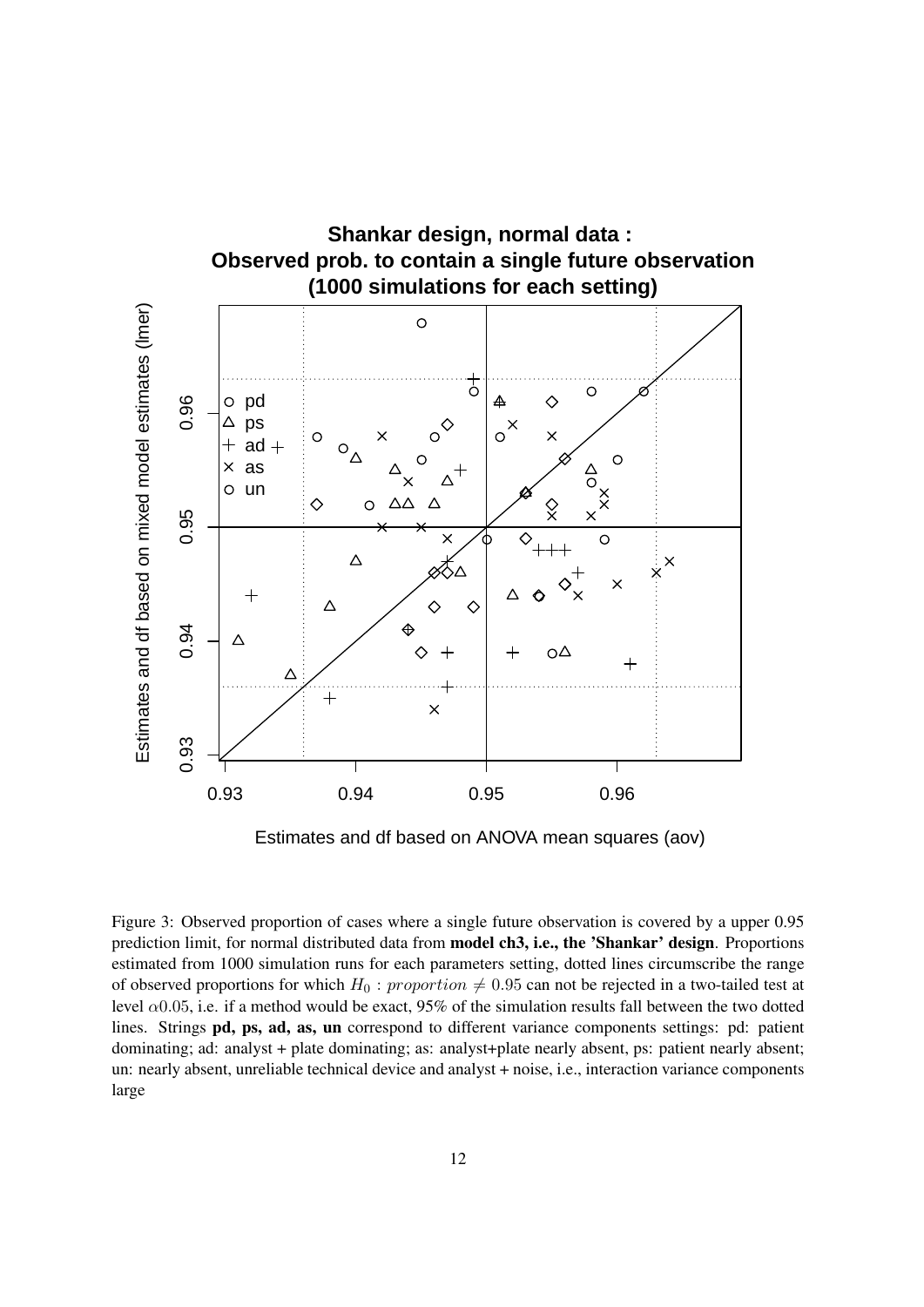# 5 Open problems in application to ADA cutpoint definition

#### Prediction intervals for an empirically defined subpopulation

To include the uncertainty of classification, T. Jaki suggested to sample from the population of nonresponders, depending the posterior probabilities to be a non-responder from the classification process. As an heuristic approach to include this uncertainty in the estimation of prediction intervals, one might include the posterior probabilities as weights during fitting the model. As a consequence, individuals from the overlap between responders and non-responders would be included when estimating the model for non-responders, but would be down-weighted depending on the estimated uncertainty of belonging to the non-responders. The background of the problem is the following:

The data sets available so far suggest, that the control population consists of two subpopulations (on the level of patient/subject/sample): a larger part of non-responders, with low mean, low variance and limited right-skewness, and a smaller subpopulation of responders, showing higher mean, higher variance and considerably right skewed distribution. Depending on the objective of applying the prediction interval, one might be interested in

- an upper  $(1 \alpha)$  bound for the population of non-responders. This might be used in a screen for substances: if a single new substance exceeds this upper bound, it is considered hazardous. The probability to erroneously considering a non-hazardous substance to be hazardous is controlled via  $(\alpha)$  of the upper bound for non-responders.
- a lower  $(1 \alpha)$  bound for the population of responders. This might be used to classify a single new subjects: a single new subject might be considered a non-responder if it is below this lower bound. The probability to erroneously classify a responder as a non-responder, is controlled via  $(\alpha)$  of the lower bound for the responders.

Applying the prediction intervals to define upper or lower bounds in this situations requires to distinguish the subpopulations of responders and non-responders. If the two populations show a considerable overlap (as was the case in the data sets analyzed so far), there is considerable uncertainty in assigning the upper tail of responders and the lower tail of non-responders. If such two subpopulations are divided by a simple cut-off, the upper tail of responders and lower tail of non-responders are too short. As a consequence, estimated variance components may be too small, and means of the nonresponders and responders may be biased negatively and positively, respectively. Then, the prediction intervals will be liberal for those tails that are of interest in the decision.

#### Effect of responder/non-responder selection on balancedness of designs

Assume that patients are randomized w.r.t. further structures in the experimental design. A selection of responders and non-responders at the patient level and subsequent consideration of only the non-responders may cause hierarchical designs (h1, h2 or higher hierarchical) to be at least slightly unbalanced. Then, the above formulas for the estimation of prediction intervals are not directly applicable. If responder/non-responder selection takes place strictly at the patient level, and patients are crossed with the remaining effects, as in designs c1, c2, c2h1(Shankar), considering the non-responders only does not lead to unbalanced designs.